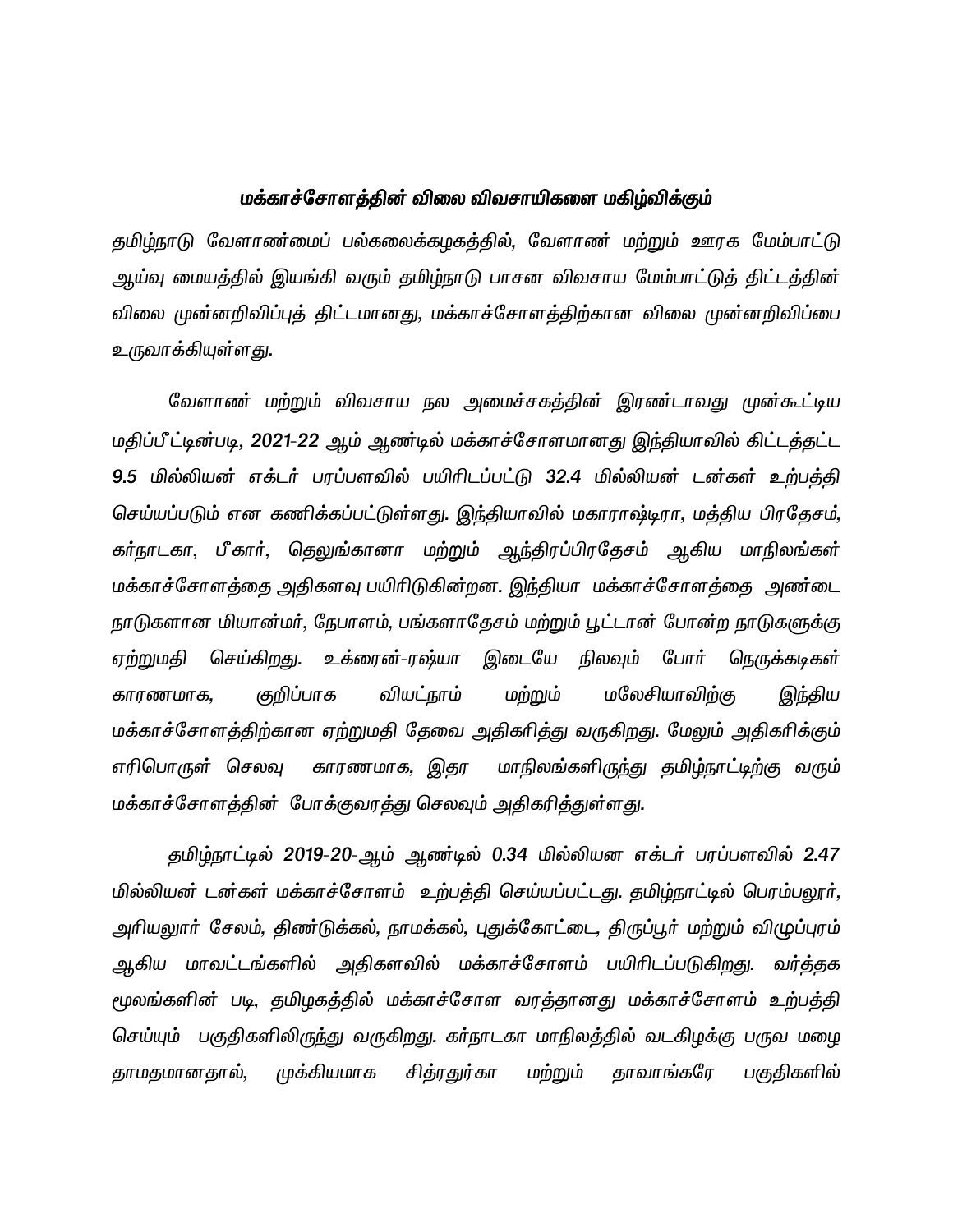மக்காச்சோள விளைச்சல் கணிசமாக பாதிக்கப்பட்டு சந்தை வரத்து குறைந்துள்ளது. இதுவே நடப்பு பருவத்தில் மக்காச்சோளத்தின் விலை அதிகரிக்க காரணமாக உள்ளது.

விலை முன்னறிவுப்பு திட்டமானது, கடந்த 27 ஆண்டுகளாக உடுமலைப்பேட்டை ஒழுங்குமுறை விற்பனை கூடத்தில் நிலவிய மக்காச்சோளம் விலை மற்றும் சந்தை ஆய்வுகளை மேற்கொண்டது. ஆய்வுகளின் அடிப்படையில், தரமான மக்காச்சோளத்தின் பண்ணை விலையானது மார்ச் முதல் மே 2022-ல் குவிண்டாலுக்கு ரூ.2300 முதல் **е** 5.2400 ஆக இருக்கும். எனவே, விவசாயிகள் மேற்கூறிய ஆலோசனையின் அடிப்படையில் சந்தை முடிவுகளை எடுக்கமாறு பரிந்துரைக்கப்படுகின்றனர்.

### மேலும் விவரங்களுக்கு, தொடர்பு கொள்ளவும்

அ.) உள்நாட்டு மற்றும் ஏற்றுமதி சந்தைத் தகவல் மையம் வேளாண் மற்றும் ஊரக மேம்பாட்டு ஆய்வு மையம் தமிழ்நாடு வேளாண்மைப் பல்கலைக்கழகம் கோயம்புத்தூர்-641 003 தொலைபேசி -0422-2431405

ஆ)இயக்குனர் மற்றும் முனை அதிகாரி தமிழ்நாடு பாசன விவசாய நவீ னமாயமாக்கல் திட்டம் நீர் தொழிட்நுட்ப மையம் தமிழ்நாடு வேளாண்மைப் பல்கலைக்கழகம் கோயம்புத்தூர்-641 003 தொலைபேசி -0422-2431405

#### தொழில்நுட்ப விவரங்களுக்கு, தொடர்பு கொள்ளவும்

பேராசிரியர் மற்றும் தலைவர் சிறு தானிய துறை தமிழ்நாடு வேளாண்மைப் பல்கலைக்கழகம் கோயம்புத்தூர் - 641 003. தொலைபேசி எண்: - 0422-2450507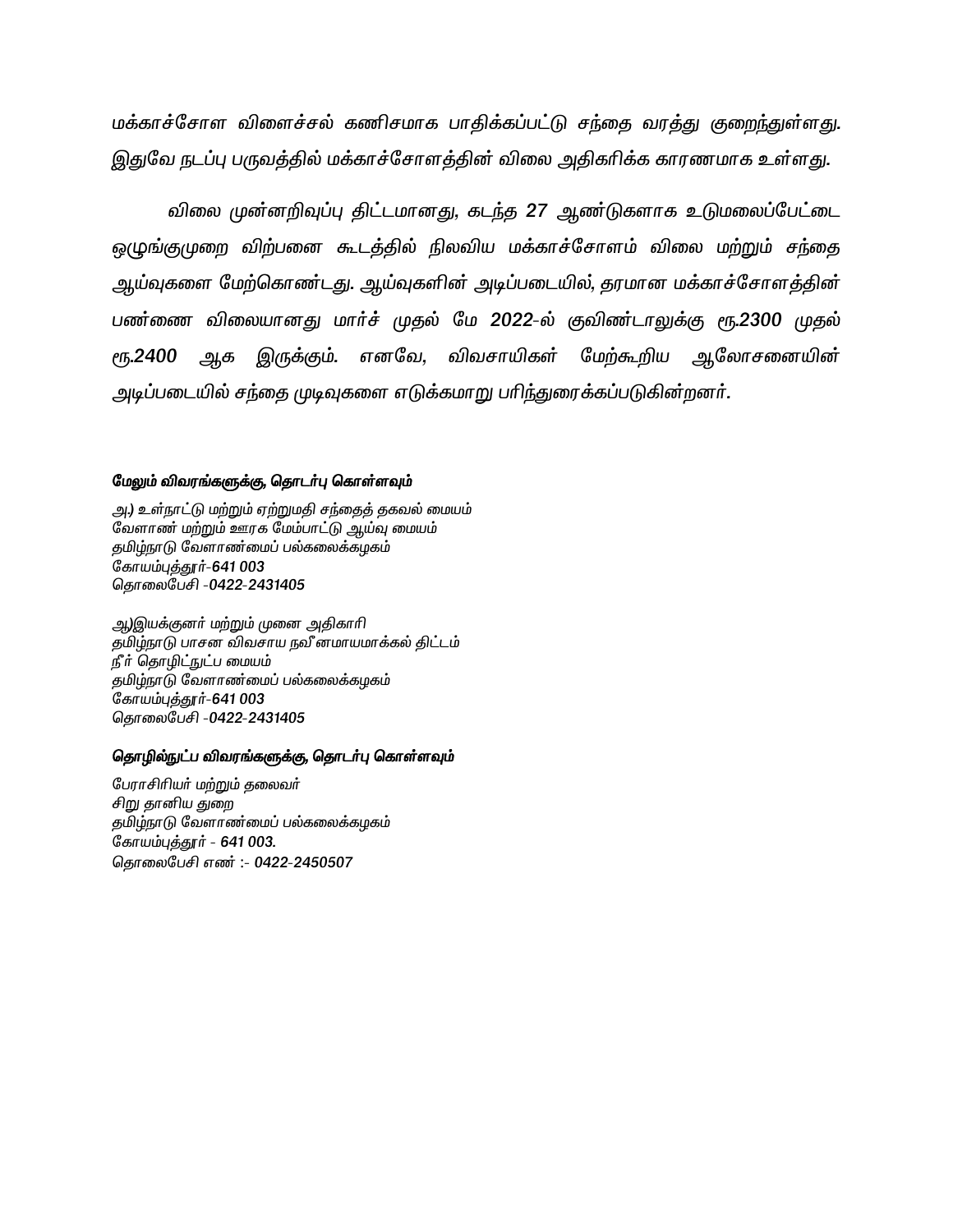# **Maize Price will cheer Farmers**

The TN-IAM Project funded Price Forecasting Scheme of the Centre for Agricultural and Rural Development Studies, Tamil Nadu Agricultural University, Coimbatore has developed market advisory for maize.

According to the Second Advance Estimates of Ministry of Agriculture and Farmers Welfare (2021-22), the area under maize in India, is nearly 9.5 million hectares with a production of 32.4 million tonnes. In India, maize is largely grown in Maharashtra, Madhya Pradesh, Karnataka, Bihar, Telangana and Andhra Pradesh. The major export destinations for Indian maize are mostly our neighboring countries like Myanmar, Nepal, Bangladesh and Bhutan. Due to the ongoing Ukraine-Russia war crises, export demand for Indian maize especially from Vietnam and Malaysia is on increasing trend. Besides, high fuel cost also increases the cost of transportation of maize from other states.

In Tamil Nadu, maize is cultivated in an area of 0.34 million hectare with 2.47 million tonnes of production during 2019-20. Major maize growing districts of Tamil Nadu are Perambalur, Ariyalur, Salem, Dindigul, Namakkal, Pudukottai, Tiruppur and Viluppuram. According to the trade sources, maize arrivals have already commenced from Tamil Nadu maize clusters. Due to delayed North East monsoon in the Karnataka state, mainly in Chitradurga and Davangere areas, maize crop is significantly affected. Hence, market arrivals are reduced drastically which further triggered the maize price during the current season.

The Price Forecasting Scheme has analyzed the past 27 years prices that prevailed in Udumalpet Regulated Market for maize. As per the analysis and market survey, the farm gate price of good quality maize during March-May 2022,